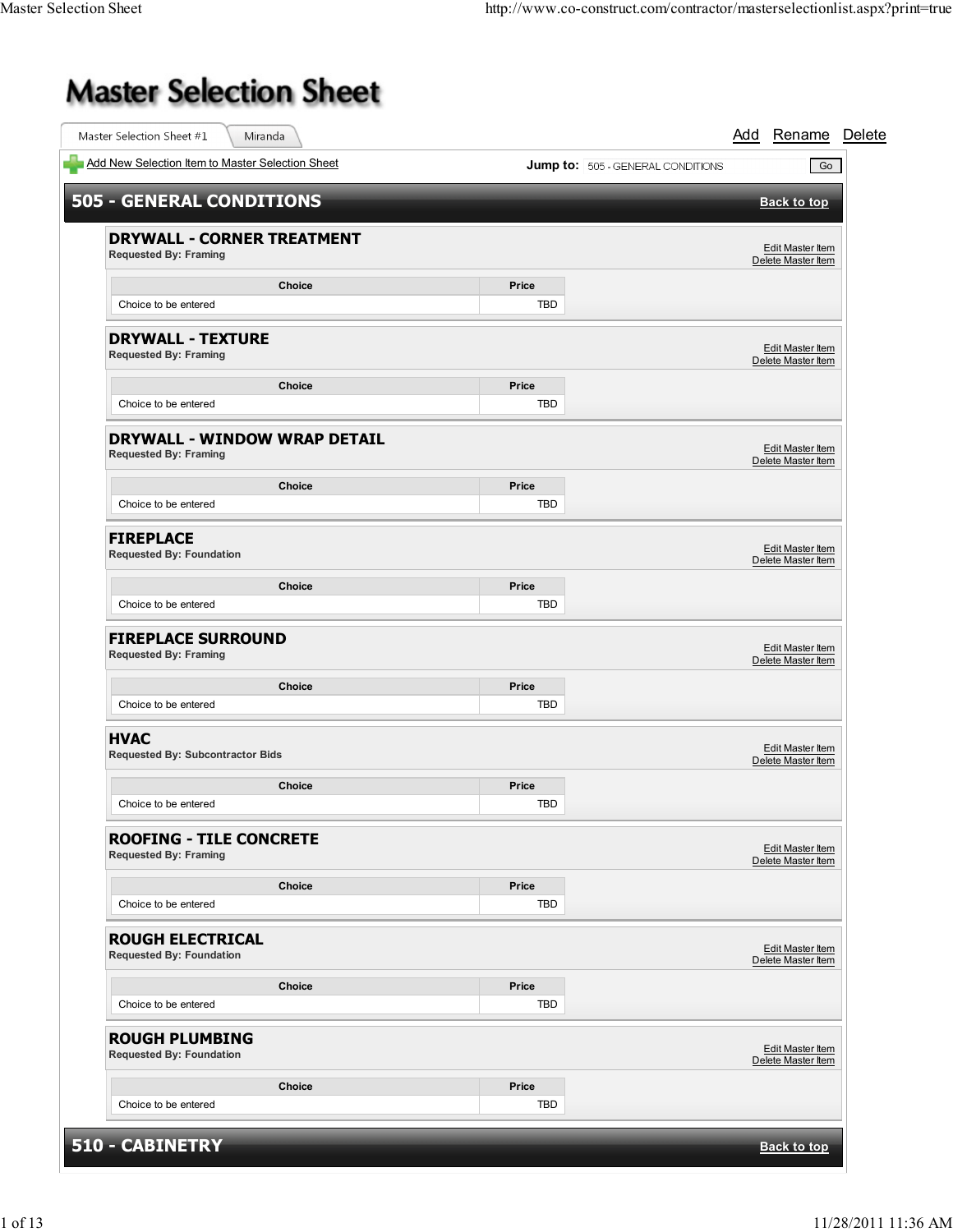|                                                                                                                                                                                                                                                                                                                    |               |              | Edit Master Item<br>Delete Master Item                                                                                                                                                     |
|--------------------------------------------------------------------------------------------------------------------------------------------------------------------------------------------------------------------------------------------------------------------------------------------------------------------|---------------|--------------|--------------------------------------------------------------------------------------------------------------------------------------------------------------------------------------------|
|                                                                                                                                                                                                                                                                                                                    | Choice        | Price        |                                                                                                                                                                                            |
| Choice to be entered                                                                                                                                                                                                                                                                                               |               | <b>TBD</b>   |                                                                                                                                                                                            |
| <b>HOME OFFICE</b>                                                                                                                                                                                                                                                                                                 |               |              | Edit Master Item                                                                                                                                                                           |
| <b>Requested By: Framing</b>                                                                                                                                                                                                                                                                                       |               |              | Delete Master Item                                                                                                                                                                         |
|                                                                                                                                                                                                                                                                                                                    | Choice        | Price        |                                                                                                                                                                                            |
| Choice to be entered                                                                                                                                                                                                                                                                                               |               | <b>TBD</b>   |                                                                                                                                                                                            |
| <b>KITCHEN</b><br><b>Requested By: Framing</b>                                                                                                                                                                                                                                                                     |               |              | Edit Master Item<br>Delete Master Item                                                                                                                                                     |
|                                                                                                                                                                                                                                                                                                                    | <b>Choice</b> | Price        |                                                                                                                                                                                            |
| Choice to be entered                                                                                                                                                                                                                                                                                               |               | TBD          |                                                                                                                                                                                            |
| <b>KNOBS &amp; PULLS</b><br><b>Requested By: Drywall</b>                                                                                                                                                                                                                                                           |               |              | Edit Master Item<br>Delete Master Item                                                                                                                                                     |
|                                                                                                                                                                                                                                                                                                                    | <b>Choice</b> | <b>Price</b> |                                                                                                                                                                                            |
| Choice to be entered                                                                                                                                                                                                                                                                                               |               | <b>TBD</b>   |                                                                                                                                                                                            |
| <b>MASTER BATH</b><br><b>Requested By: Framing</b>                                                                                                                                                                                                                                                                 |               |              | Edit Master Item<br>Delete Master Item                                                                                                                                                     |
|                                                                                                                                                                                                                                                                                                                    | <b>Choice</b> | Price        |                                                                                                                                                                                            |
| Choice to be entered                                                                                                                                                                                                                                                                                               |               | TBD          |                                                                                                                                                                                            |
| <b>UTILITY ROOM</b><br><b>Requested By: Framing</b>                                                                                                                                                                                                                                                                |               |              | Edit Master Item<br>Delete Master Item                                                                                                                                                     |
|                                                                                                                                                                                                                                                                                                                    | <b>Choice</b> | Price        |                                                                                                                                                                                            |
| Choice to be entered                                                                                                                                                                                                                                                                                               |               | TBD          |                                                                                                                                                                                            |
|                                                                                                                                                                                                                                                                                                                    |               |              |                                                                                                                                                                                            |
|                                                                                                                                                                                                                                                                                                                    |               |              |                                                                                                                                                                                            |
|                                                                                                                                                                                                                                                                                                                    |               |              |                                                                                                                                                                                            |
|                                                                                                                                                                                                                                                                                                                    |               |              |                                                                                                                                                                                            |
|                                                                                                                                                                                                                                                                                                                    | <b>Choice</b> | Price        |                                                                                                                                                                                            |
| Choice to be entered                                                                                                                                                                                                                                                                                               |               | <b>TBD</b>   |                                                                                                                                                                                            |
|                                                                                                                                                                                                                                                                                                                    |               |              |                                                                                                                                                                                            |
|                                                                                                                                                                                                                                                                                                                    | <b>Choice</b> | Price        |                                                                                                                                                                                            |
| Choice to be entered                                                                                                                                                                                                                                                                                               |               | <b>TBD</b>   |                                                                                                                                                                                            |
|                                                                                                                                                                                                                                                                                                                    |               |              |                                                                                                                                                                                            |
|                                                                                                                                                                                                                                                                                                                    | Choice        | Price        |                                                                                                                                                                                            |
| Choice to be entered                                                                                                                                                                                                                                                                                               |               | TBD          |                                                                                                                                                                                            |
|                                                                                                                                                                                                                                                                                                                    |               |              |                                                                                                                                                                                            |
|                                                                                                                                                                                                                                                                                                                    | Choice        | Price        |                                                                                                                                                                                            |
| 515 - APPLIANCES<br><b>APPLIANCE DELIVERY &amp; INSTALLATION</b><br><b>Requested By: Rough Trades</b><br><b>APPLIANCE TOTAL ALLOWANCE</b><br><b>Requested By: Framing</b><br><b>CLOTHES DRYER</b><br><b>Requested By: Framing</b><br><b>CLOTHES WASHER</b><br><b>Requested By: Framing</b><br>Choice to be entered |               | <b>TBD</b>   | <b>Back to top</b><br>Edit Master Item<br>Delete Master Item<br>Edit Master Item<br>Delete Master Item<br>Edit Master Item<br>Delete Master Item<br>Edit Master Item<br>Delete Master Item |
| <b>COOK TOP</b>                                                                                                                                                                                                                                                                                                    |               |              | Edit Master Item                                                                                                                                                                           |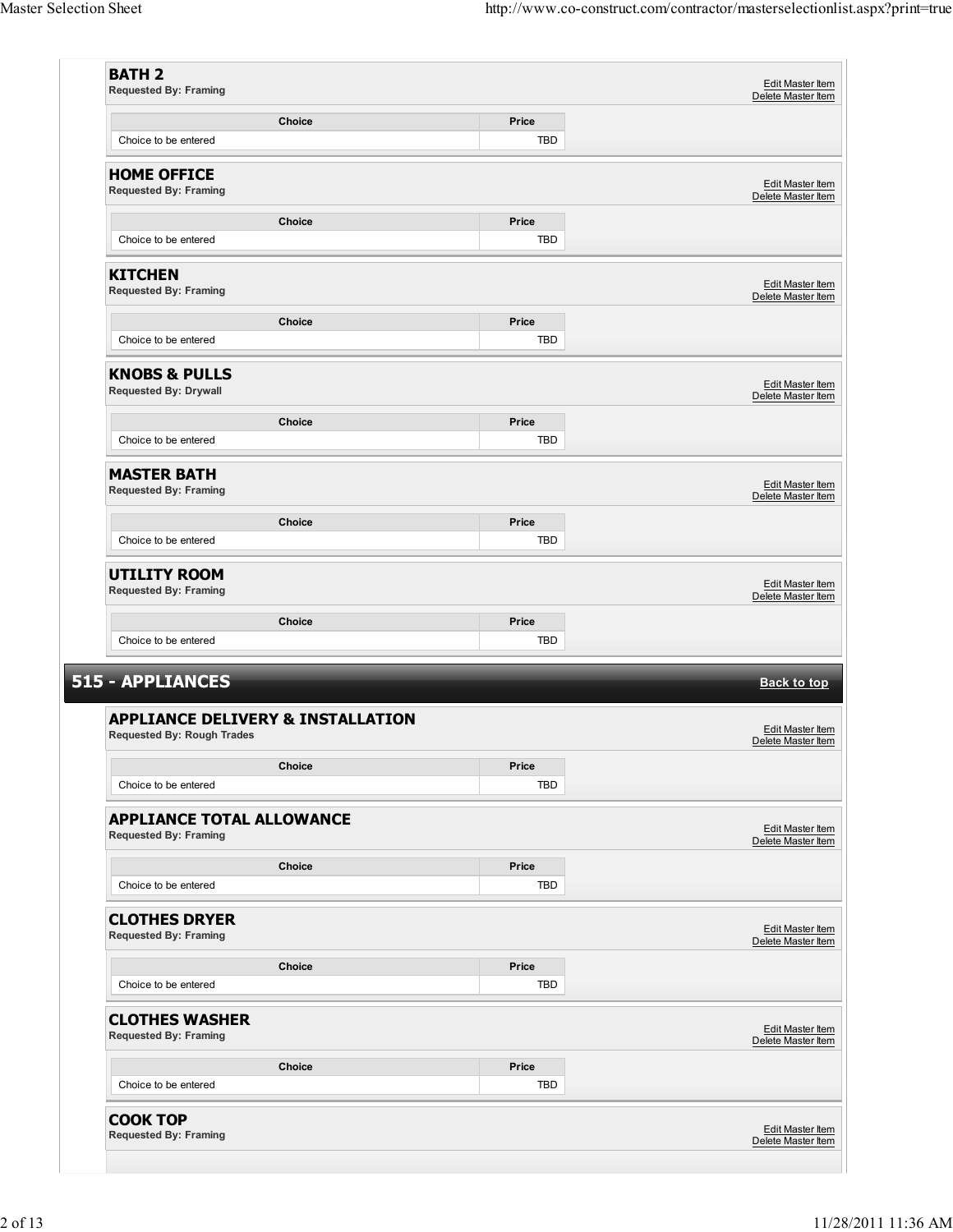|                                                         | Choice        | Price      |                                               |
|---------------------------------------------------------|---------------|------------|-----------------------------------------------|
| Choice to be entered                                    |               | <b>TBD</b> |                                               |
| <b>DISHWASHER</b><br><b>Requested By: Framing</b>       |               |            | Edit Master Item<br>Delete Master Item        |
|                                                         | Choice        | Price      |                                               |
| Choice to be entered                                    |               | TBD        |                                               |
| <b>MICROWAVE</b><br><b>Requested By: Framing</b>        |               |            | Edit Master Item<br>Delete Master Item        |
|                                                         | <b>Choice</b> | Price      |                                               |
| Choice to be entered                                    |               | <b>TBD</b> |                                               |
| <b>RANGE</b><br><b>Requested By: Framing</b>            |               |            | <b>Edit Master Item</b><br>Delete Master Item |
|                                                         | Choice        | Price      |                                               |
| Choice to be entered                                    |               | TBD        |                                               |
| <b>REFRIGERATOR</b><br><b>Requested By: Framing</b>     |               |            | Edit Master Item<br>Delete Master Item        |
|                                                         | Choice        | Price      |                                               |
| Choice to be entered                                    |               | <b>TBD</b> |                                               |
| <b>VENTILATION</b><br><b>Requested By: Framing</b>      |               |            | <b>Edit Master Item</b><br>Delete Master Item |
|                                                         | <b>Choice</b> | Price      |                                               |
| Choice to be entered                                    |               | <b>TBD</b> |                                               |
| <b>WALL OVEN</b><br><b>Requested By: Framing</b>        |               |            | <b>Edit Master Item</b><br>Delete Master Item |
|                                                         | Choice        | Price      |                                               |
| Choice to be entered                                    |               | <b>TBD</b> |                                               |
| <b>WARMING DRAWER</b><br><b>Requested By: Framing</b>   |               |            | Edit Master Item<br>Delete Master Item        |
|                                                         | Choice        | Price      |                                               |
| Choice to be entered                                    |               | TBD        |                                               |
| 520 - PLUMBING FIXTURES - KITCHEN                       |               |            | <b>Back to top</b>                            |
| <b>AIR GAP</b><br><b>Requested By: Framing</b>          |               |            | Edit Master Item<br>Delete Master Item        |
|                                                         | <b>Choice</b> | Price      |                                               |
| Choice to be entered                                    |               | <b>TBD</b> |                                               |
| <b>BASKET STRAINER</b><br><b>Requested By: Framing</b>  |               |            | <b>Edit Master Item</b><br>Delete Master Item |
|                                                         |               |            |                                               |
|                                                         | <b>Choice</b> | Price      |                                               |
| Choice to be entered                                    |               | TBD        |                                               |
| <b>GARBAGE DISPOSAL</b><br><b>Requested By: Framing</b> |               |            |                                               |
|                                                         | Choice        | Price      | Edit Master Item<br>Delete Master Item        |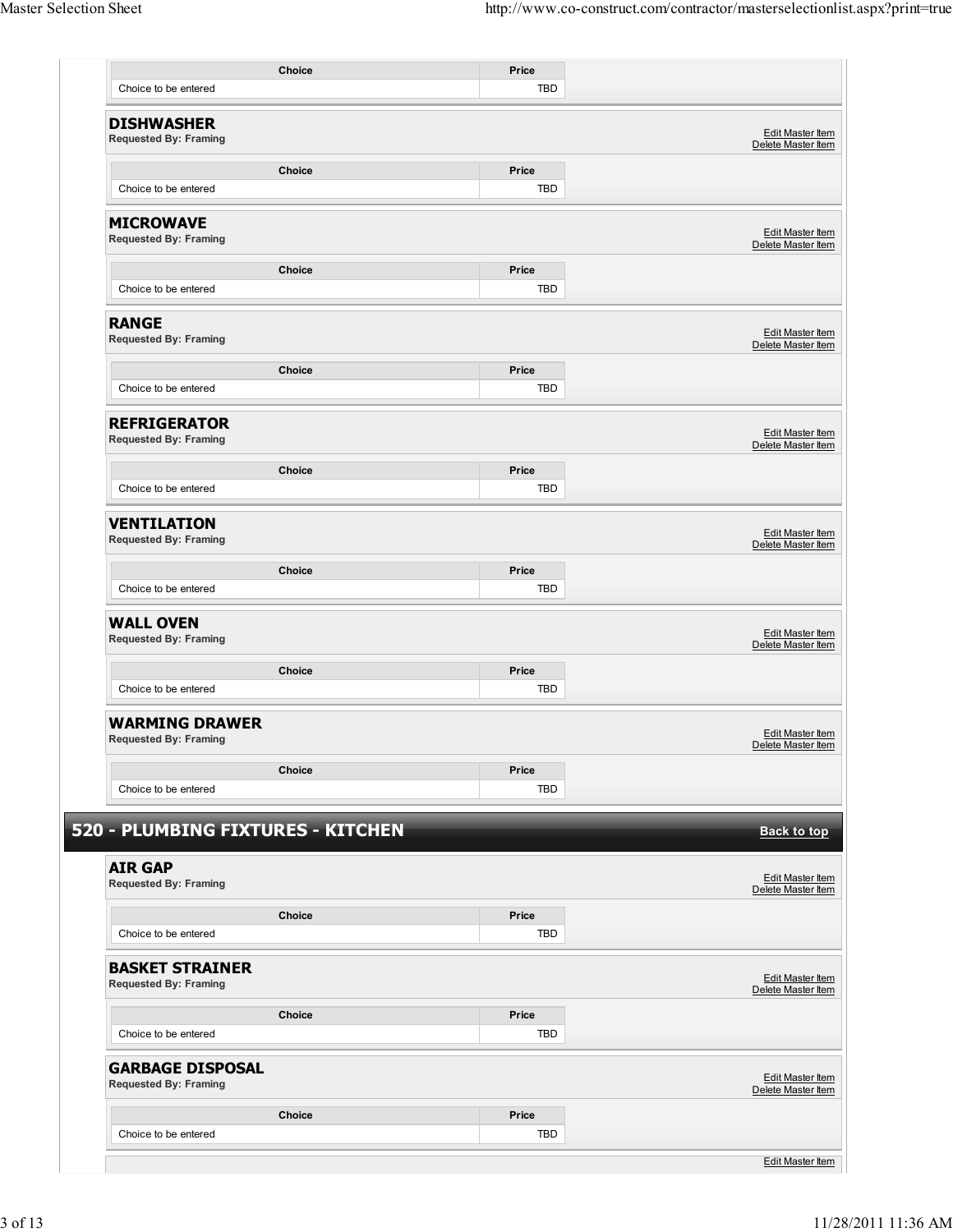| <b>GARBAGE DISPOSAL SWITCH</b>                                         |               |                     |                                               |
|------------------------------------------------------------------------|---------------|---------------------|-----------------------------------------------|
|                                                                        | Choice        | Price               |                                               |
| Choice to be entered                                                   |               | TBD                 |                                               |
| <b>PREP SINK</b>                                                       |               |                     |                                               |
|                                                                        |               |                     | <b>Edit Master Item</b><br>Delete Master Item |
|                                                                        | Choice        | Price               |                                               |
| Choice to be entered                                                   |               | TBD                 |                                               |
|                                                                        |               |                     |                                               |
| <b>PREP SINK AIR SWITCH</b>                                            |               |                     | Edit Master Item                              |
|                                                                        |               |                     | Delete Master Item                            |
|                                                                        | <b>Choice</b> | Price               |                                               |
| Choice to be entered                                                   |               | TBD                 |                                               |
| <b>PREP SINK FAUCET</b>                                                |               |                     | Edit Master Item                              |
|                                                                        |               |                     | Delete Master Item                            |
|                                                                        | Choice        | Price               |                                               |
| Choice to be entered                                                   |               | TBD                 |                                               |
|                                                                        |               |                     |                                               |
| <b>PREP SINK GARBAGE DISPOSAL</b>                                      |               |                     | Edit Master Item                              |
|                                                                        |               |                     | Delete Master Item                            |
|                                                                        | Choice        | Price               |                                               |
| Choice to be entered                                                   |               | TBD                 |                                               |
| <b>PREP SINK SOAP DISPENSER</b>                                        |               |                     | Edit Master Item<br>Delete Master Item        |
|                                                                        | Choice        | Price               |                                               |
| Choice to be entered                                                   |               | TBD                 |                                               |
| <b>REVERSE OSMOSIS SYSTEM</b><br><b>Requested By: Framing</b>          |               |                     | <b>Edit Master Item</b><br>Delete Master Item |
|                                                                        | Choice        | Price               |                                               |
| Choice to be entered                                                   |               | <b>TBD</b>          |                                               |
| <b>REVERSE OSMOSIS SYSTEM - FAUCET</b><br><b>Requested By: Framing</b> |               |                     | <b>Edit Master Item</b><br>Delete Master Item |
|                                                                        | <b>Choice</b> | Price               |                                               |
| Choice to be entered                                                   |               | TBD                 |                                               |
|                                                                        |               |                     |                                               |
| <b>SINK</b><br><b>Requested By: Framing</b>                            |               |                     | <b>Edit Master Item</b><br>Delete Master Item |
|                                                                        |               |                     |                                               |
| Choice to be entered                                                   | Choice        | Price<br><b>TBD</b> |                                               |
|                                                                        |               |                     |                                               |
| <b>SINK FAUCET</b><br><b>Requested By: Framing</b>                     |               |                     | <b>Edit Master Item</b><br>Delete Master Item |
|                                                                        | <b>Choice</b> | Price               |                                               |
| Choice to be entered                                                   |               | TBD                 |                                               |
| <b>SOAP DISPENSER</b><br><b>Requested By: Framing</b>                  |               |                     | Edit Master Item<br>Delete Master Item        |
|                                                                        | Choice        | Price               |                                               |
|                                                                        |               | TBD                 |                                               |
| Choice to be entered                                                   |               |                     |                                               |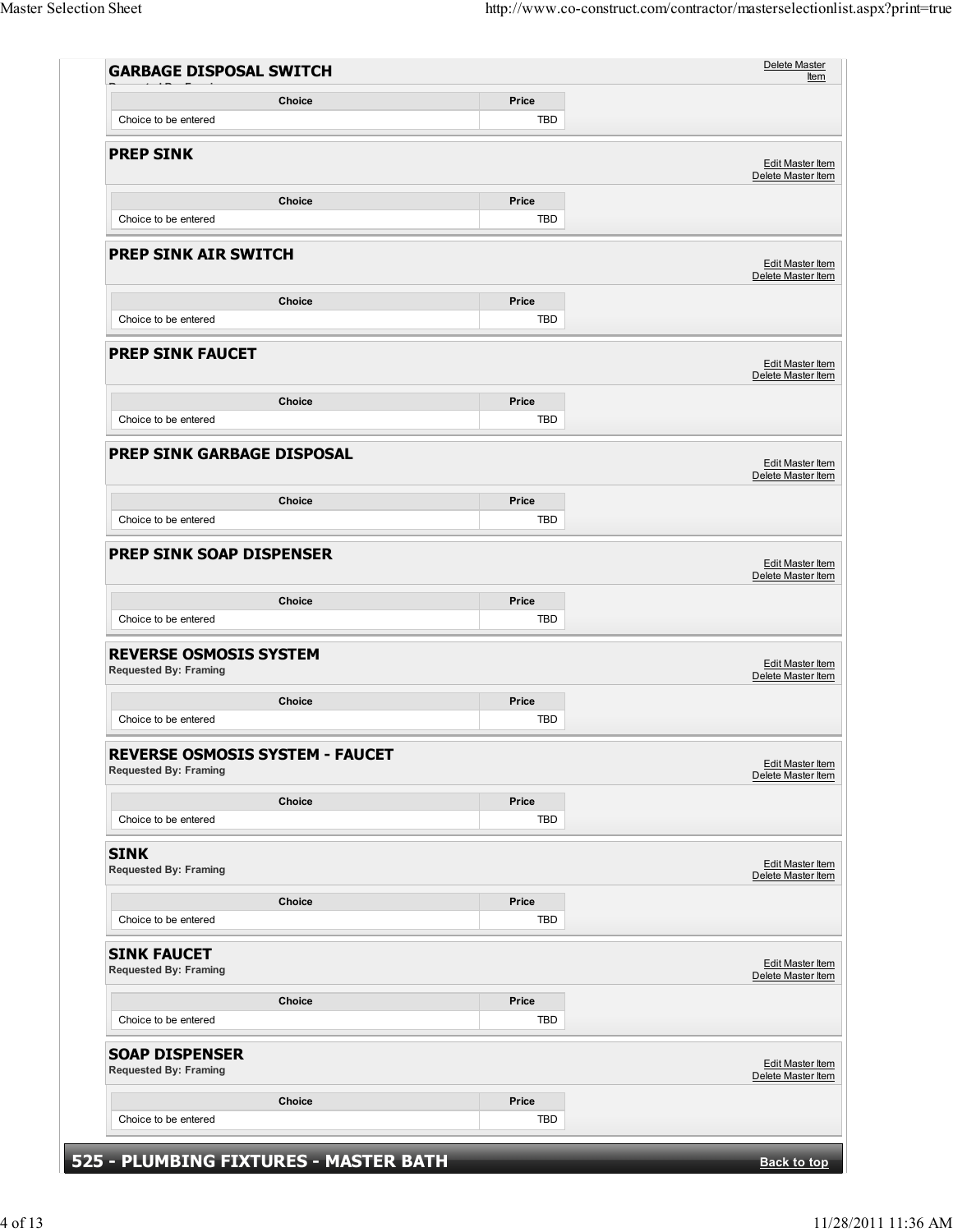|                                                      | Choice        | Price        |                                                                                                               |
|------------------------------------------------------|---------------|--------------|---------------------------------------------------------------------------------------------------------------|
| Choice to be entered                                 |               | <b>TBD</b>   |                                                                                                               |
| <b>SHOWER FAUCET</b><br><b>Requested By: Framing</b> |               |              | <b>Edit Master Item</b><br>Delete Master Item                                                                 |
|                                                      | Choice        | Price        |                                                                                                               |
| Choice to be entered                                 |               | <b>TBD</b>   |                                                                                                               |
| <b>SINK</b><br><b>Requested By: Framing</b>          |               |              | <b>Edit Master Item</b><br>Delete Master Item                                                                 |
|                                                      | <b>Choice</b> | Price        |                                                                                                               |
| Choice to be entered                                 |               | TBD          |                                                                                                               |
| <b>SINK FAUCET</b><br><b>Requested By: Framing</b>   |               |              | <b>Edit Master Item</b><br>Delete Master Item                                                                 |
|                                                      | Choice        | Price        |                                                                                                               |
| Choice to be entered                                 |               | <b>TBD</b>   |                                                                                                               |
| <b>TOILET</b><br><b>Requested By: Framing</b>        |               |              | <b>Edit Master Item</b><br>Delete Master Item                                                                 |
|                                                      | <b>Choice</b> | Price        |                                                                                                               |
| Choice to be entered                                 |               | <b>TBD</b>   |                                                                                                               |
| <b>TUB/SHOWER FAUCET</b>                             |               |              |                                                                                                               |
|                                                      | <b>Choice</b> | Price        |                                                                                                               |
| Choice to be entered                                 |               | TBD          |                                                                                                               |
| 530 - PLUMBING FIXTURES - BATH 2                     |               |              |                                                                                                               |
| <b>SINK</b><br><b>Requested By: Framing</b>          |               |              | Edit Master Item<br>Delete Master Item<br><b>Back to top</b><br><b>Edit Master Item</b><br>Delete Master Item |
|                                                      | Choice        | Price        |                                                                                                               |
| Choice to be entered                                 |               | <b>TBD</b>   |                                                                                                               |
| <b>SINK FAUCET</b><br><b>Requested By: Framing</b>   |               |              | Edit Master Item<br>Delete Master Item                                                                        |
|                                                      | Choice        | Price        |                                                                                                               |
| Choice to be entered                                 |               | TBD          |                                                                                                               |
| <b>TOILET</b><br><b>Requested By: Framing</b>        |               |              | <b>Edit Master Item</b><br>Delete Master Item                                                                 |
|                                                      | Choice        | Price        |                                                                                                               |
| Choice to be entered                                 |               | TBD          |                                                                                                               |
| <b>TUB</b><br><b>Requested By: Framing</b>           |               |              |                                                                                                               |
| Choice to be entered                                 | Choice        | Price<br>TBD | <b>Edit Master Item</b><br>Delete Master Item                                                                 |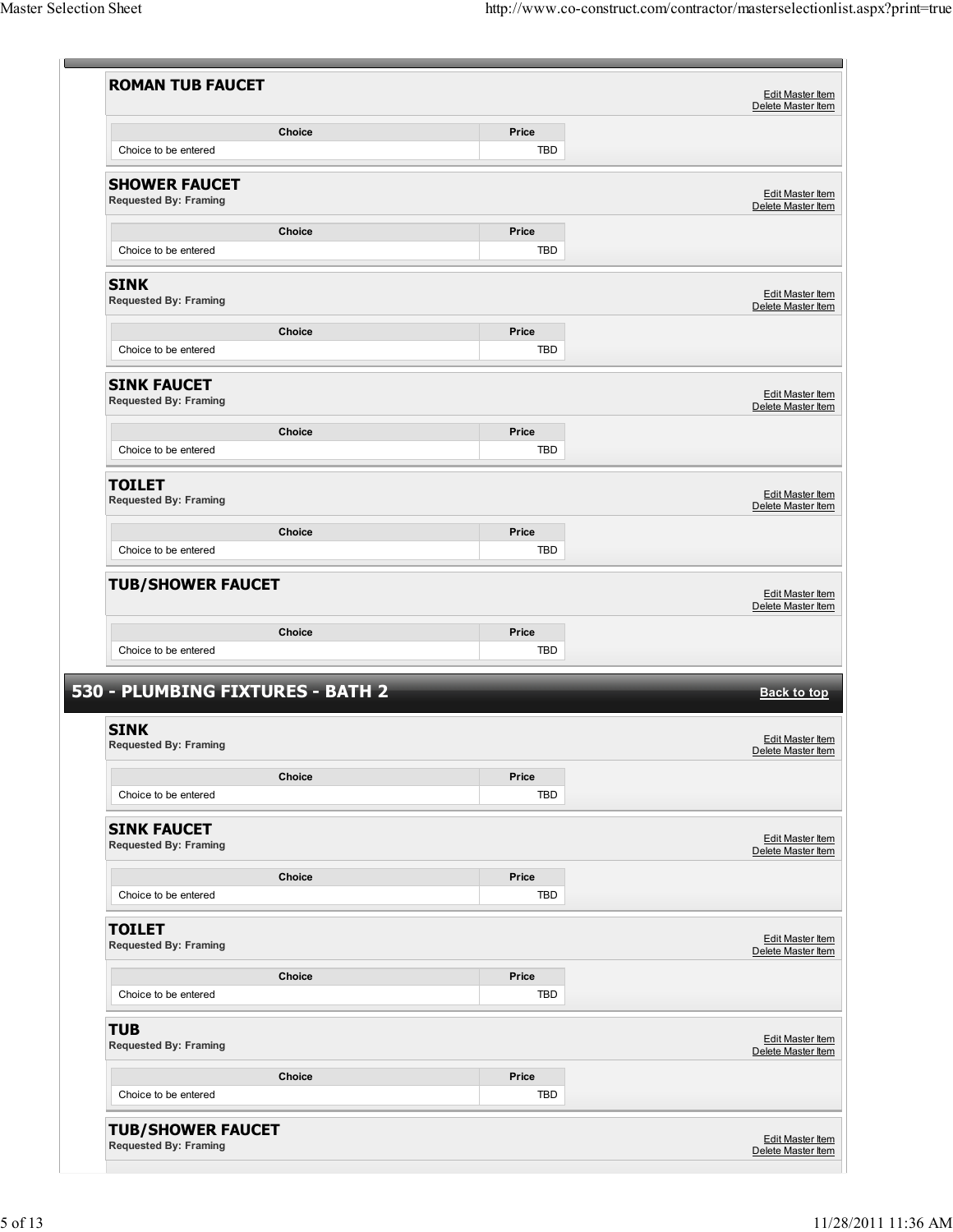|                                                                        | <b>Choice</b>                          | Price      |                                               |
|------------------------------------------------------------------------|----------------------------------------|------------|-----------------------------------------------|
| Choice to be entered                                                   |                                        | TBD        |                                               |
| 532 - PLUMBING FIXTURES - BATH 3                                       |                                        |            | <b>Back to top</b>                            |
|                                                                        |                                        |            |                                               |
| <b>SHOWER FAUCET</b><br><b>Requested By: Framing</b>                   |                                        |            | Edit Master Item<br>Delete Master Item        |
|                                                                        | Choice                                 | Price      |                                               |
| Choice to be entered                                                   |                                        | TBD        |                                               |
| <b>SINK</b><br><b>Requested By: Framing</b>                            |                                        |            | Edit Master Item<br>Delete Master Item        |
|                                                                        | <b>Choice</b>                          | Price      |                                               |
| Choice to be entered                                                   |                                        | <b>TBD</b> |                                               |
| <b>SINK FAUCET</b><br><b>Requested By: Framing</b>                     |                                        |            | <b>Edit Master Item</b><br>Delete Master Item |
|                                                                        | Choice                                 | Price      |                                               |
| Choice to be entered                                                   |                                        | <b>TBD</b> |                                               |
| <b>TOILET</b><br><b>Requested By: Framing</b>                          |                                        |            | Edit Master Item<br>Delete Master Item        |
|                                                                        | Choice                                 | Price      |                                               |
| Choice to be entered                                                   |                                        | TBD        |                                               |
| <b>TUB/SHOWER FIBERGLASS ENCLOSURE</b><br><b>Requested By: Framing</b> |                                        |            | Edit Master Item<br>Delete Master Item        |
|                                                                        | Choice                                 | Price      |                                               |
| Choice to be entered                                                   |                                        | <b>TBD</b> |                                               |
|                                                                        | 535 - PLUMBING FIXTURES - POWDER ROOM  |            | <b>Back to top</b>                            |
|                                                                        |                                        |            |                                               |
| <b>SINK</b>                                                            |                                        |            | Edit Master Item<br>Delete Master Item        |
|                                                                        | Choice                                 | Price      |                                               |
| Choice to be entered                                                   |                                        | <b>TBD</b> |                                               |
| <b>SINK FAUCET</b>                                                     |                                        |            | <b>Edit Master Item</b><br>Delete Master Item |
|                                                                        | <b>Choice</b>                          | Price      |                                               |
| Choice to be entered                                                   |                                        | TBD        |                                               |
| <b>TOILET</b>                                                          |                                        |            | <b>Edit Master Item</b><br>Delete Master Item |
|                                                                        | <b>Choice</b>                          | Price      |                                               |
| Choice to be entered                                                   |                                        | <b>TBD</b> |                                               |
|                                                                        | 540 - PLUMBING FIXTURES - UTILITY ROOM |            | <b>Back to top</b>                            |
| <b>SINK</b><br><b>Requested By: Framing</b>                            |                                        |            | <b>Edit Master Item</b><br>Delete Master Item |
|                                                                        | <b>Choice</b>                          | Price      |                                               |
| Choice to be entered                                                   |                                        | <b>TBD</b> |                                               |
| <b>SINK FAUCET</b>                                                     |                                        |            | <b>Edit Master Item</b><br>Delete Master Item |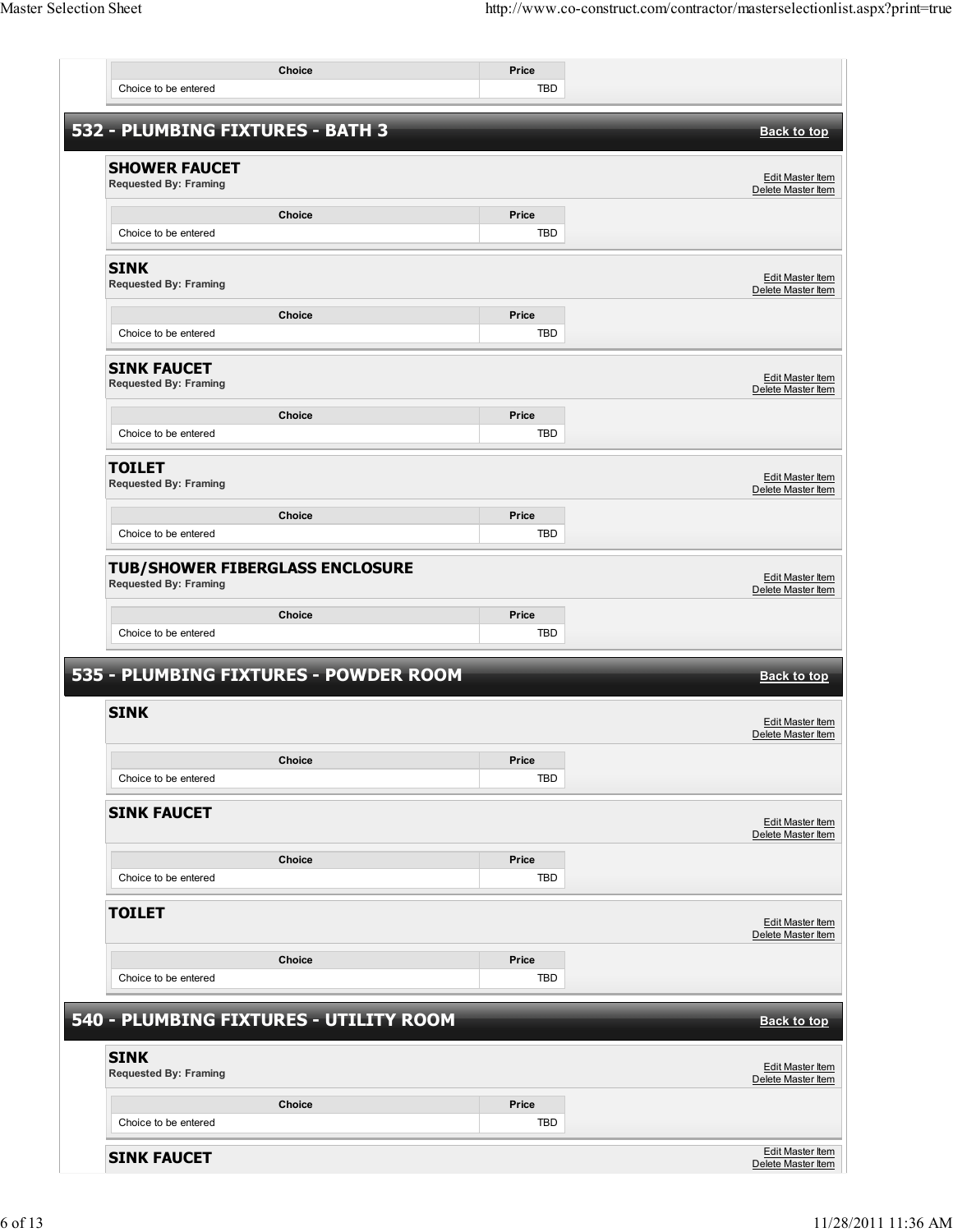| <b>Requested By: Framing</b>                            |               |                     |                                               |
|---------------------------------------------------------|---------------|---------------------|-----------------------------------------------|
|                                                         | Choice        | Price               |                                               |
| Choice to be entered                                    |               | <b>TBD</b>          |                                               |
| <b>SOAP DISPENSER</b><br><b>Requested By: Framing</b>   |               |                     | Edit Master Item                              |
|                                                         |               |                     | Delete Master Item                            |
| Choice to be entered                                    | Choice        | Price<br><b>TBD</b> |                                               |
|                                                         |               |                     |                                               |
| 545 - LIGHTING FIXTURES                                 |               |                     | <b>Back to top</b>                            |
| <b>BATH 2</b><br><b>Requested By: Framing</b>           |               |                     | Edit Master Item<br>Delete Master Item        |
|                                                         | Choice        | Price               |                                               |
| Choice to be entered                                    |               | <b>TBD</b>          |                                               |
| <b>BEDROOM 2</b><br><b>Requested By: Framing</b>        |               |                     | <b>Edit Master Item</b><br>Delete Master Item |
|                                                         | Choice        | Price               |                                               |
| Choice to be entered                                    |               | <b>TBD</b>          |                                               |
| <b>BEDROOM 3</b><br><b>Requested By: Framing</b>        |               |                     | Edit Master Item<br>Delete Master Item        |
|                                                         | Choice        | Price               |                                               |
| Choice to be entered                                    |               | <b>TBD</b>          |                                               |
| <b>DINING ROOM</b><br><b>Requested By: Framing</b>      |               |                     | Edit Master Item<br>Delete Master Item        |
|                                                         | Choice        | Price               |                                               |
| Choice to be entered                                    |               | <b>TBD</b>          |                                               |
| <b>ENTRY</b><br><b>Requested By: Framing</b>            |               |                     | Edit Master Item<br>Delete Master Item        |
|                                                         | <b>Choice</b> | Price               |                                               |
| Choice to be entered                                    |               | <b>TBD</b>          |                                               |
| <b>EXTERIOR</b><br><b>Requested By: Framing</b>         |               |                     | Edit Master Item<br>Delete Master Item        |
|                                                         | Choice        | Price               |                                               |
| Choice to be entered                                    |               | <b>TBD</b>          |                                               |
| <b>GAME/FAMILY ROOM</b><br><b>Requested By: Framing</b> |               |                     | Edit Master Item<br>Delete Master Item        |
|                                                         | Choice        | Price               |                                               |
| Choice to be entered                                    |               | TBD                 |                                               |
| <b>HALLWAY</b><br><b>Requested By: Framing</b>          |               |                     | <b>Edit Master Item</b><br>Delete Master Item |
|                                                         | Choice        | Price               |                                               |
| Choice to be entered                                    |               | <b>TBD</b>          |                                               |
|                                                         |               |                     |                                               |
| <b>HOME OFFICE</b><br><b>Requested By: Framing</b>      |               |                     |                                               |
|                                                         | Choice        | Price               | Edit Master Item<br>Delete Master Item        |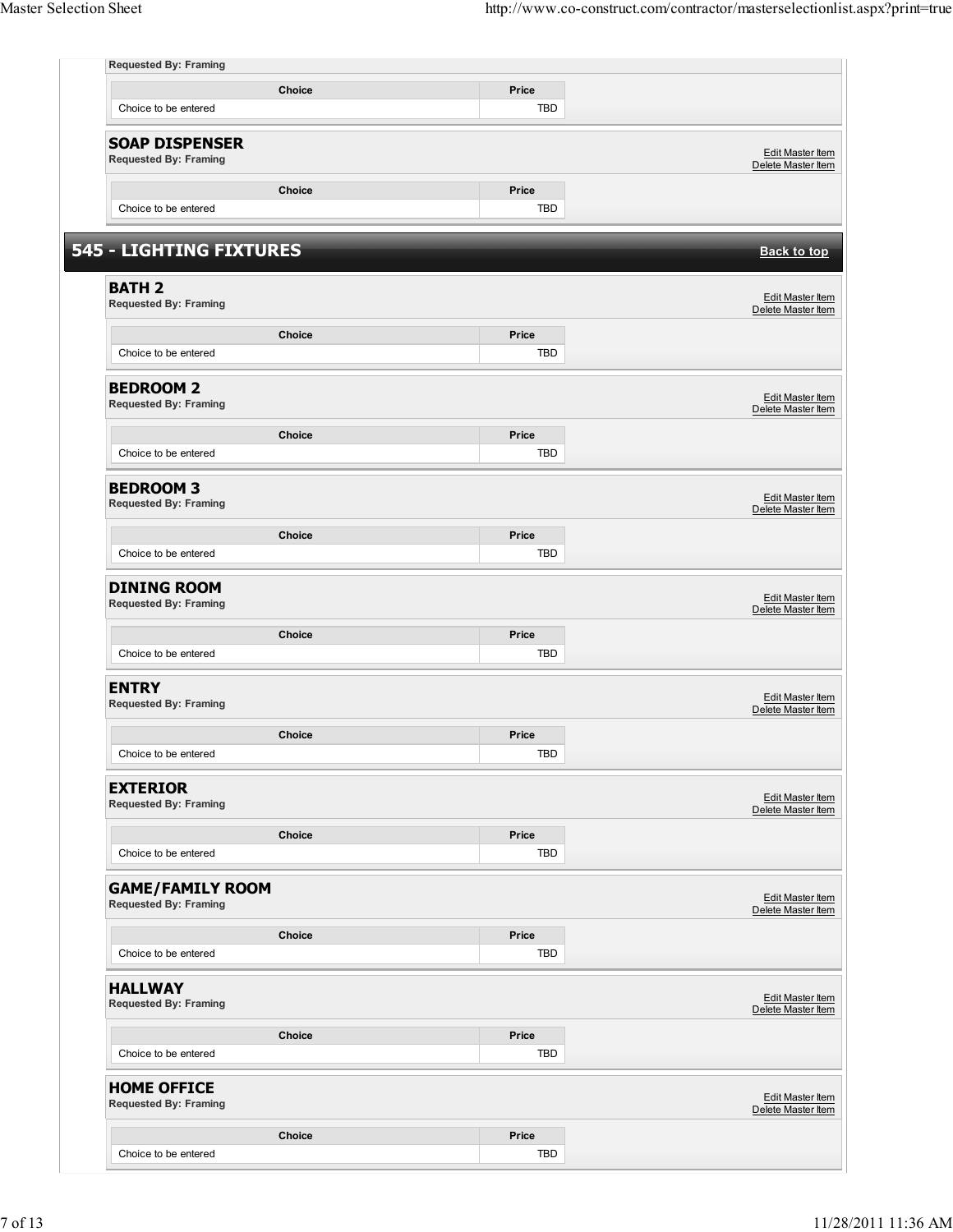| <b>KITCHEN</b><br><b>Requested By: Framing</b>             |               |              | Edit Master Item<br>Delete Master Item |
|------------------------------------------------------------|---------------|--------------|----------------------------------------|
|                                                            | Choice        | Price        |                                        |
| Choice to be entered                                       |               | <b>TBD</b>   |                                        |
|                                                            |               |              |                                        |
| <b>LIVING ROOM</b><br><b>Requested By: Framing</b>         |               |              | Edit Master Item<br>Delete Master Item |
|                                                            | Choice        | Price        |                                        |
| Choice to be entered                                       |               | TBD          |                                        |
| <b>MASTER BATH</b><br><b>Requested By: Framing</b>         |               |              | Edit Master Item<br>Delete Master Item |
|                                                            | Choice        | Price        |                                        |
| Choice to be entered                                       |               | TBD          |                                        |
|                                                            |               |              |                                        |
| <b>MASTER BEDROOM</b><br><b>Requested By: Framing</b>      |               |              | Edit Master Item<br>Delete Master Item |
|                                                            | Choice        | Price        |                                        |
| Choice to be entered                                       |               | TBD          |                                        |
| <b>UTILITY ROOM</b><br><b>Requested By: Framing</b>        |               |              | Edit Master Item<br>Delete Master Item |
|                                                            | Choice        | Price        |                                        |
| Choice to be entered                                       |               | TBD          |                                        |
| <b>CARPET</b><br><b>Requested By: Framing</b>              | Choice        | Price        | Edit Master Item<br>Delete Master Item |
| Choice to be entered                                       |               | TBD          |                                        |
| <b>TILE/STONE</b><br><b>Requested By: Framing</b>          |               |              | Edit Master Item<br>Delete Master Item |
|                                                            | <b>Choice</b> | Price        |                                        |
| Choice to be entered                                       |               | TBD          |                                        |
| <b>WOOD</b><br><b>Requested By: Framing</b>                |               |              | Edit Master Item<br>Delete Master Item |
|                                                            | Choice        | Price        |                                        |
| Choice to be entered                                       |               | TBD          |                                        |
| 555 - WINDOWS                                              |               |              | <b>Back to top</b>                     |
| <b>WINDOWS - PER PLAN</b>                                  |               |              |                                        |
| <b>Requested By: Foundation</b>                            |               |              | Edit Master Item<br>Delete Master Item |
| Choice to be entered                                       | Choice        | Price<br>TBD |                                        |
|                                                            |               |              |                                        |
| <b>560 - DOORS</b>                                         |               |              | <b>Back to top</b>                     |
| <b>DOORS - PER PLAN</b><br><b>Requested By: Foundation</b> |               |              | Edit Master Item<br>Delete Master Item |
|                                                            | Choice        | Price        |                                        |
|                                                            |               |              |                                        |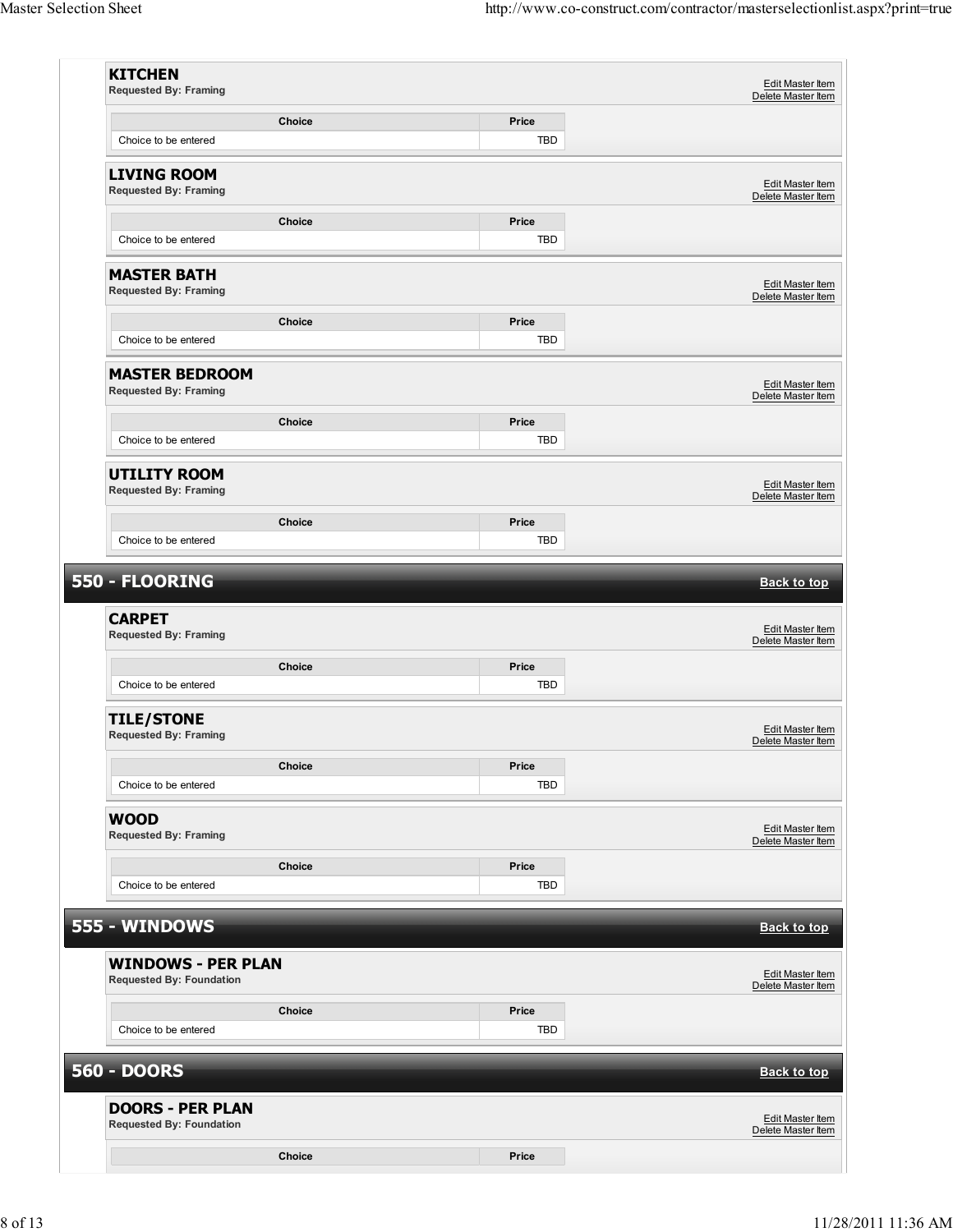|                                                             |               | <b>TBD</b>          |                                                                                                                                                                             |
|-------------------------------------------------------------|---------------|---------------------|-----------------------------------------------------------------------------------------------------------------------------------------------------------------------------|
| <b>562 - DOOR HARDWARE</b>                                  |               |                     | <b>Back to top</b>                                                                                                                                                          |
| <b>HARDWARE - PER PLAN</b><br><b>Requested By: Framing</b>  |               |                     | Edit Master Item<br>Delete Master Item                                                                                                                                      |
| Choice to be entered                                        | Choice        | Price<br><b>TBD</b> |                                                                                                                                                                             |
| <b>565 - FINISH CARPENTRY</b>                               |               |                     | <b>Back to top</b>                                                                                                                                                          |
| <b>BASEBOARD</b><br><b>Requested By: Framing</b>            |               |                     | Edit Master Item<br>Delete Master Item                                                                                                                                      |
| Choice to be entered                                        | Choice        | Price<br><b>TBD</b> |                                                                                                                                                                             |
| <b>CASING</b><br><b>Requested By: Framing</b>               |               |                     | <b>Edit Master Item</b><br>Delete Master Item                                                                                                                               |
| Choice to be entered                                        | Choice        | Price<br><b>TBD</b> |                                                                                                                                                                             |
| <b>CROWN MOLDING</b><br><b>Requested By: Framing</b>        |               |                     | Edit Master Item<br>Delete Master Item                                                                                                                                      |
| Choice to be entered                                        | Choice        | Price<br><b>TBD</b> |                                                                                                                                                                             |
| <b>SHELVING</b><br><b>Requested By: Framing</b>             |               |                     | <b>Edit Master Item</b><br>Delete Master Item                                                                                                                               |
| Choice to be entered                                        | Choice        | Price<br>TBD        |                                                                                                                                                                             |
|                                                             |               |                     | <b>Back to top</b>                                                                                                                                                          |
| <b>570 - COUNTERTOPS &amp; BACKSPLASHES</b>                 |               |                     |                                                                                                                                                                             |
| <b>BATH 2 - BACKSPLASH</b><br><b>Requested By: Framing</b>  |               |                     |                                                                                                                                                                             |
| Choice to be entered                                        | Choice        | Price<br><b>TBD</b> |                                                                                                                                                                             |
| <b>BATH 2 - COUNTERTOP</b><br><b>Requested By: Framing</b>  |               |                     |                                                                                                                                                                             |
| Choice to be entered                                        | Choice        | Price<br><b>TBD</b> |                                                                                                                                                                             |
| <b>KITCHEN - BACKSPLASH</b><br><b>Requested By: Framing</b> |               |                     |                                                                                                                                                                             |
| Choice to be entered                                        | Choice        | Price<br>TBD        |                                                                                                                                                                             |
| <b>KITCHEN - COUNTERTOP</b><br><b>Requested By: Framing</b> |               |                     |                                                                                                                                                                             |
| Choice to be entered                                        | <b>Choice</b> | Price<br><b>TBD</b> | Edit Master Item<br>Delete Master Item<br>Edit Master Item<br>Delete Master Item<br><b>Edit Master Item</b><br>Delete Master Item<br>Edit Master Item<br>Delete Master Item |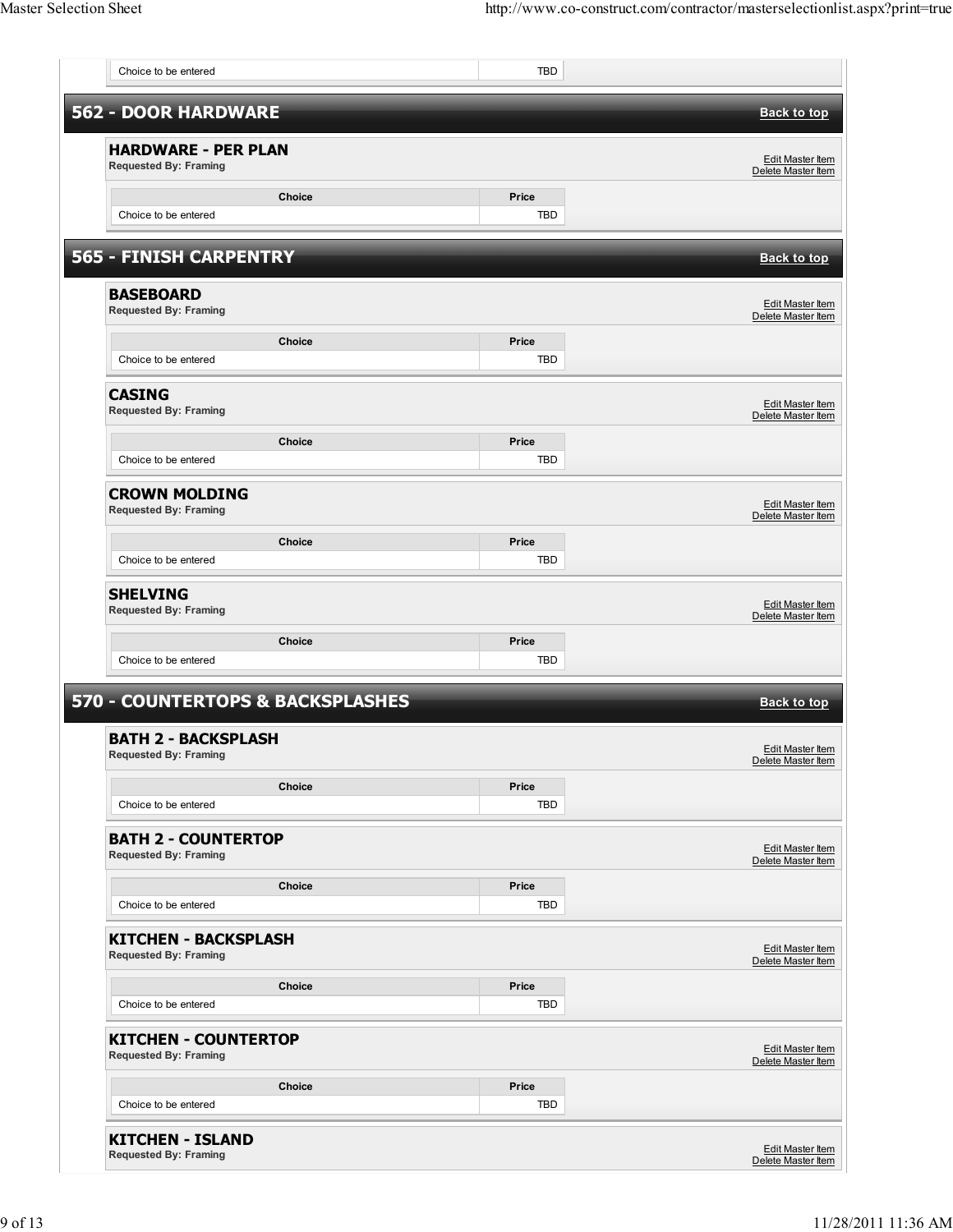|                                                                     | <b>Choice</b>                        | Price        |                                                                                                                                                                                                                                      |
|---------------------------------------------------------------------|--------------------------------------|--------------|--------------------------------------------------------------------------------------------------------------------------------------------------------------------------------------------------------------------------------------|
|                                                                     |                                      |              |                                                                                                                                                                                                                                      |
| Choice to be entered                                                |                                      | TBD          |                                                                                                                                                                                                                                      |
| <b>MASTER BATH - BACKSPLASH</b><br><b>Requested By: Framing</b>     |                                      |              | Edit Master Item<br>Delete Master Item                                                                                                                                                                                               |
|                                                                     | <b>Choice</b>                        | Price        |                                                                                                                                                                                                                                      |
| Choice to be entered                                                |                                      | <b>TBD</b>   |                                                                                                                                                                                                                                      |
| <b>MASTER BATH - COUNTERTOP</b><br><b>Requested By: Framing</b>     |                                      |              | Edit Master Item<br>Delete Master Item                                                                                                                                                                                               |
|                                                                     | Choice                               | Price        |                                                                                                                                                                                                                                      |
| Choice to be entered                                                |                                      | TBD          |                                                                                                                                                                                                                                      |
| <b>UTILITY ROOM - BACKSPLASH</b>                                    |                                      |              |                                                                                                                                                                                                                                      |
| <b>Requested By: Framing</b>                                        |                                      |              | Edit Master Item<br>Delete Master Item                                                                                                                                                                                               |
|                                                                     | Choice                               | Price        |                                                                                                                                                                                                                                      |
| Choice to be entered                                                |                                      | <b>TBD</b>   |                                                                                                                                                                                                                                      |
| <b>UTILITY ROOM - COUNTERTOP</b><br><b>Requested By: Framing</b>    |                                      |              | Edit Master Item<br>Delete Master Item                                                                                                                                                                                               |
|                                                                     | Choice                               | Price        |                                                                                                                                                                                                                                      |
| Choice to be entered                                                |                                      | <b>TBD</b>   |                                                                                                                                                                                                                                      |
|                                                                     |                                      |              |                                                                                                                                                                                                                                      |
|                                                                     |                                      |              |                                                                                                                                                                                                                                      |
| <b>BATH 2 - TUB/SHOWER SURROUND</b><br><b>Requested By: Framing</b> |                                      |              |                                                                                                                                                                                                                                      |
| Choice to be entered                                                | Choice                               | Price<br>TBD |                                                                                                                                                                                                                                      |
| <b>MASTER BATH - SHOWER PAN</b><br><b>Requested By: Framing</b>     |                                      |              |                                                                                                                                                                                                                                      |
|                                                                     | <b>Choice</b>                        | Price        |                                                                                                                                                                                                                                      |
| Choice to be entered                                                |                                      | TBD          |                                                                                                                                                                                                                                      |
| <b>Requested By: Framing</b>                                        | <b>MASTER BATH - SHOWER SURROUND</b> |              |                                                                                                                                                                                                                                      |
|                                                                     | <b>Choice</b>                        | Price        |                                                                                                                                                                                                                                      |
| Choice to be entered                                                |                                      | TBD          |                                                                                                                                                                                                                                      |
|                                                                     |                                      |              |                                                                                                                                                                                                                                      |
| <b>580 - PAINT</b>                                                  |                                      |              |                                                                                                                                                                                                                                      |
| <b>INTERIOR CEILING</b><br><b>Requested By: Framing</b>             |                                      |              |                                                                                                                                                                                                                                      |
|                                                                     | Choice                               | Price        |                                                                                                                                                                                                                                      |
| Choice to be entered                                                |                                      | TBD          |                                                                                                                                                                                                                                      |
| <b>INTERIOR DOORS &amp; TRIM</b><br><b>Requested By: Framing</b>    |                                      |              |                                                                                                                                                                                                                                      |
|                                                                     | <b>Choice</b>                        | Price        |                                                                                                                                                                                                                                      |
| Choice to be entered                                                |                                      | TBD          | Edit Master Item<br>Delete Master Item<br>Edit Master Item<br>Delete Master Item<br>Edit Master Item<br>Delete Master Item<br><b>Back to top</b><br>Edit Master Item<br>Delete Master Item<br>Edit Master Item<br>Delete Master Item |
| <b>INTERIOR UPGRADE</b>                                             |                                      |              | Edit Master Item                                                                                                                                                                                                                     |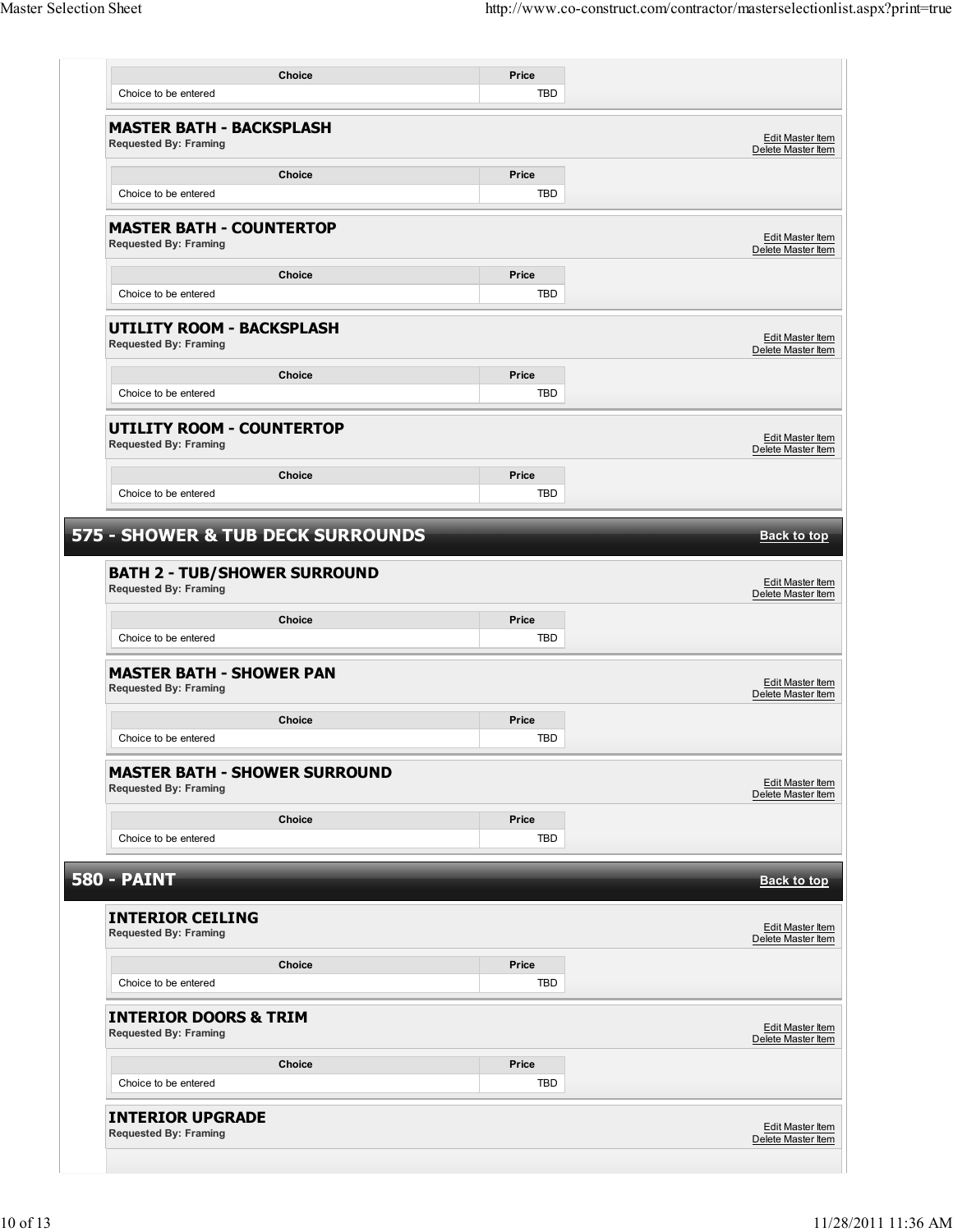| I do not want this selection                                     |                                  | Price        |                                                                                                                                                                                                                       |
|------------------------------------------------------------------|----------------------------------|--------------|-----------------------------------------------------------------------------------------------------------------------------------------------------------------------------------------------------------------------|
|                                                                  |                                  | \$0.00       |                                                                                                                                                                                                                       |
| #1<br>Upgrade - 1 color                                          |                                  | \$200.00     |                                                                                                                                                                                                                       |
| #2<br>Upgrade - 2 color                                          |                                  | \$400.00     |                                                                                                                                                                                                                       |
| Upgrade - 3 color<br>#3                                          |                                  | \$600.00     |                                                                                                                                                                                                                       |
|                                                                  |                                  |              |                                                                                                                                                                                                                       |
| <b>INTERIOR WALLS</b><br><b>Requested By: Framing</b>            |                                  |              | Edit Master Item                                                                                                                                                                                                      |
|                                                                  |                                  |              | Delete Master Item                                                                                                                                                                                                    |
|                                                                  | <b>Choice</b>                    | Price        |                                                                                                                                                                                                                       |
| Choice to be entered                                             |                                  | TBD          |                                                                                                                                                                                                                       |
|                                                                  | 585 - BATH ACCESSORIES & MIRRORS |              | <b>Back to top</b>                                                                                                                                                                                                    |
|                                                                  |                                  |              |                                                                                                                                                                                                                       |
| <b>BATH 2 - CURTAIN ROD</b><br><b>Requested By: Framing</b>      |                                  |              | Edit Master Item<br>Delete Master Item                                                                                                                                                                                |
|                                                                  | <b>Choice</b>                    | Price        |                                                                                                                                                                                                                       |
| Choice to be entered                                             |                                  | TBD          |                                                                                                                                                                                                                       |
|                                                                  |                                  |              |                                                                                                                                                                                                                       |
| <b>BATH 2 - MEDICINE CABINET</b><br><b>Requested By: Framing</b> |                                  |              | Edit Master Item<br>Delete Master Item                                                                                                                                                                                |
|                                                                  | Choice                           | Price        |                                                                                                                                                                                                                       |
| Choice to be entered                                             |                                  | TBD          |                                                                                                                                                                                                                       |
|                                                                  |                                  |              |                                                                                                                                                                                                                       |
| <b>BATH 2 - MIRROR</b><br><b>Requested By: Drywall</b>           |                                  |              | Edit Master Item<br>Delete Master Item                                                                                                                                                                                |
|                                                                  | <b>Choice</b>                    | Price        |                                                                                                                                                                                                                       |
| Choice to be entered                                             |                                  | <b>TBD</b>   |                                                                                                                                                                                                                       |
|                                                                  |                                  |              |                                                                                                                                                                                                                       |
| <b>BATH 2 - PAPER HOLDER</b><br><b>Requested By: Drywall</b>     |                                  |              |                                                                                                                                                                                                                       |
|                                                                  | <b>Choice</b>                    | Price        |                                                                                                                                                                                                                       |
| Choice to be entered                                             |                                  | TBD          |                                                                                                                                                                                                                       |
|                                                                  |                                  |              |                                                                                                                                                                                                                       |
| <b>BATH 2 - ROBE HOOK</b><br><b>Requested By: Drywall</b>        |                                  |              |                                                                                                                                                                                                                       |
|                                                                  | <b>Choice</b>                    | Price        |                                                                                                                                                                                                                       |
| Choice to be entered                                             |                                  | TBD          |                                                                                                                                                                                                                       |
|                                                                  |                                  |              |                                                                                                                                                                                                                       |
| <b>BATH 2 - TANK LEVER</b><br><b>Requested By: Drywall</b>       |                                  |              |                                                                                                                                                                                                                       |
|                                                                  | Choice                           | Price        |                                                                                                                                                                                                                       |
| Choice to be entered                                             |                                  | TBD          |                                                                                                                                                                                                                       |
|                                                                  |                                  |              |                                                                                                                                                                                                                       |
| <b>BATH 2 - TOWEL BAR</b><br><b>Requested By: Drywall</b>        |                                  |              |                                                                                                                                                                                                                       |
|                                                                  |                                  |              |                                                                                                                                                                                                                       |
| Choice to be entered                                             | Choice                           | Price<br>TBD |                                                                                                                                                                                                                       |
|                                                                  |                                  |              |                                                                                                                                                                                                                       |
| <b>BATH 2 - TOWEL RING</b><br><b>Requested By: Drywall</b>       |                                  |              |                                                                                                                                                                                                                       |
|                                                                  |                                  |              |                                                                                                                                                                                                                       |
|                                                                  | Choice                           | Price        |                                                                                                                                                                                                                       |
| Choice to be entered                                             |                                  | TBD          | Edit Master Item<br>Delete Master Item<br><b>Edit Master Item</b><br>Delete Master Item<br>Edit Master Item<br>Delete Master Item<br>Edit Master Item<br>Delete Master Item<br>Edit Master Item<br>Delete Master Item |
| <b>MASTER BATH - MEDICINE CABINET</b>                            |                                  |              | Edit Master Item                                                                                                                                                                                                      |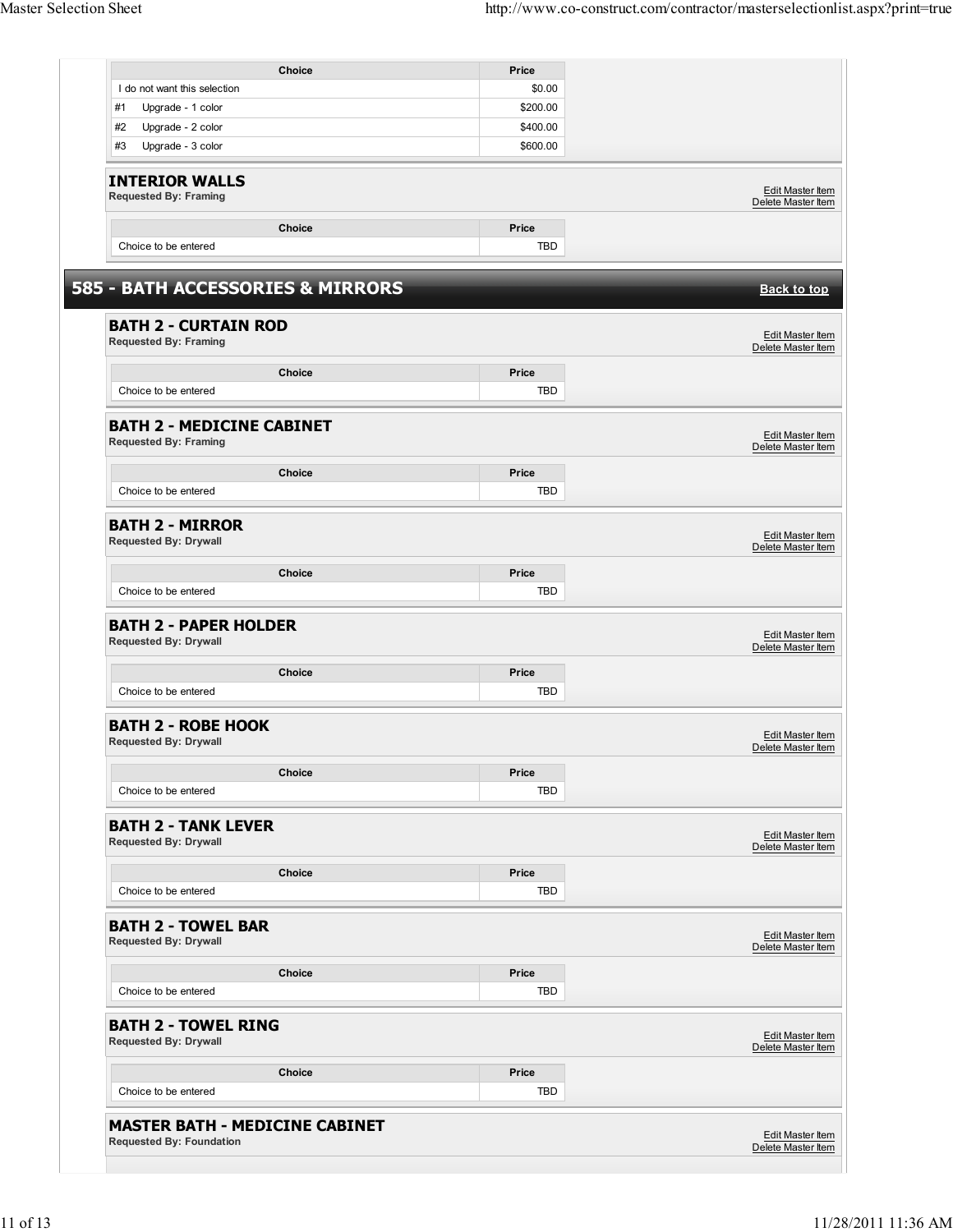| Choice to be entered                                              |        | TBD        |                                               |
|-------------------------------------------------------------------|--------|------------|-----------------------------------------------|
|                                                                   |        |            |                                               |
| <b>MASTER BATH - MIRROR</b><br><b>Requested By: Drywall</b>       |        |            | Edit Master Item<br>Delete Master Item        |
|                                                                   | Choice | Price      |                                               |
| Choice to be entered                                              |        | TBD        |                                               |
| <b>MASTER BATH - PAPER HOLDER</b><br><b>Requested By: Drywall</b> |        |            | Edit Master Item<br>Delete Master Item        |
|                                                                   | Choice | Price      |                                               |
| Choice to be entered                                              |        | TBD        |                                               |
| <b>MASTER BATH - ROBE HOOK</b><br><b>Requested By: Drywall</b>    |        |            | Edit Master Item<br>Delete Master Item        |
|                                                                   | Choice | Price      |                                               |
| Choice to be entered                                              |        | TBD        |                                               |
| <b>MASTER BATH - TANK LEVER</b><br><b>Requested By: Drywall</b>   |        |            | Edit Master Item<br>Delete Master Item        |
|                                                                   | Choice | Price      |                                               |
| Choice to be entered                                              |        | TBD        |                                               |
| <b>MASTER BATH - TOWEL BAR</b><br><b>Requested By: Drywall</b>    |        |            | Edit Master Item<br>Delete Master Item        |
|                                                                   | Choice | Price      |                                               |
| Choice to be entered                                              |        | TBD        |                                               |
| <b>MASTER BATH - TOWEL RING</b><br><b>Requested By: Drywall</b>   |        |            | <b>Edit Master Item</b><br>Delete Master Item |
|                                                                   | Choice | Price      |                                               |
| Choice to be entered                                              |        | TBD        |                                               |
| <b>590 - CUSTOM GLASS</b>                                         |        |            | <b>Back to top</b>                            |
| <b>BATH 2 - SHOWER DOOR</b><br><b>Requested By: Framing</b>       |        |            | <b>Edit Master Item</b><br>Delete Master Item |
|                                                                   | Choice | Price      |                                               |
| Choice to be entered                                              |        | TBD        |                                               |
| <b>MASTER BATH - SHOWER DOOR</b><br><b>Requested By: Framing</b>  |        |            | <b>Edit Master Item</b><br>Delete Master Item |
|                                                                   | Choice | Price      |                                               |
| Choice to be entered                                              |        | <b>TBD</b> |                                               |
| 595 - LANDSCAPING                                                 |        |            | <b>Back to top</b>                            |
| <b>LANDSCAPING</b><br><b>Requested By: Rough Trades</b>           |        |            | Edit Master Item<br>Delete Master Item        |
|                                                                   |        | Price      |                                               |
|                                                                   | Choice |            |                                               |
| Choice to be entered                                              |        | <b>TBD</b> |                                               |

 $\Box$